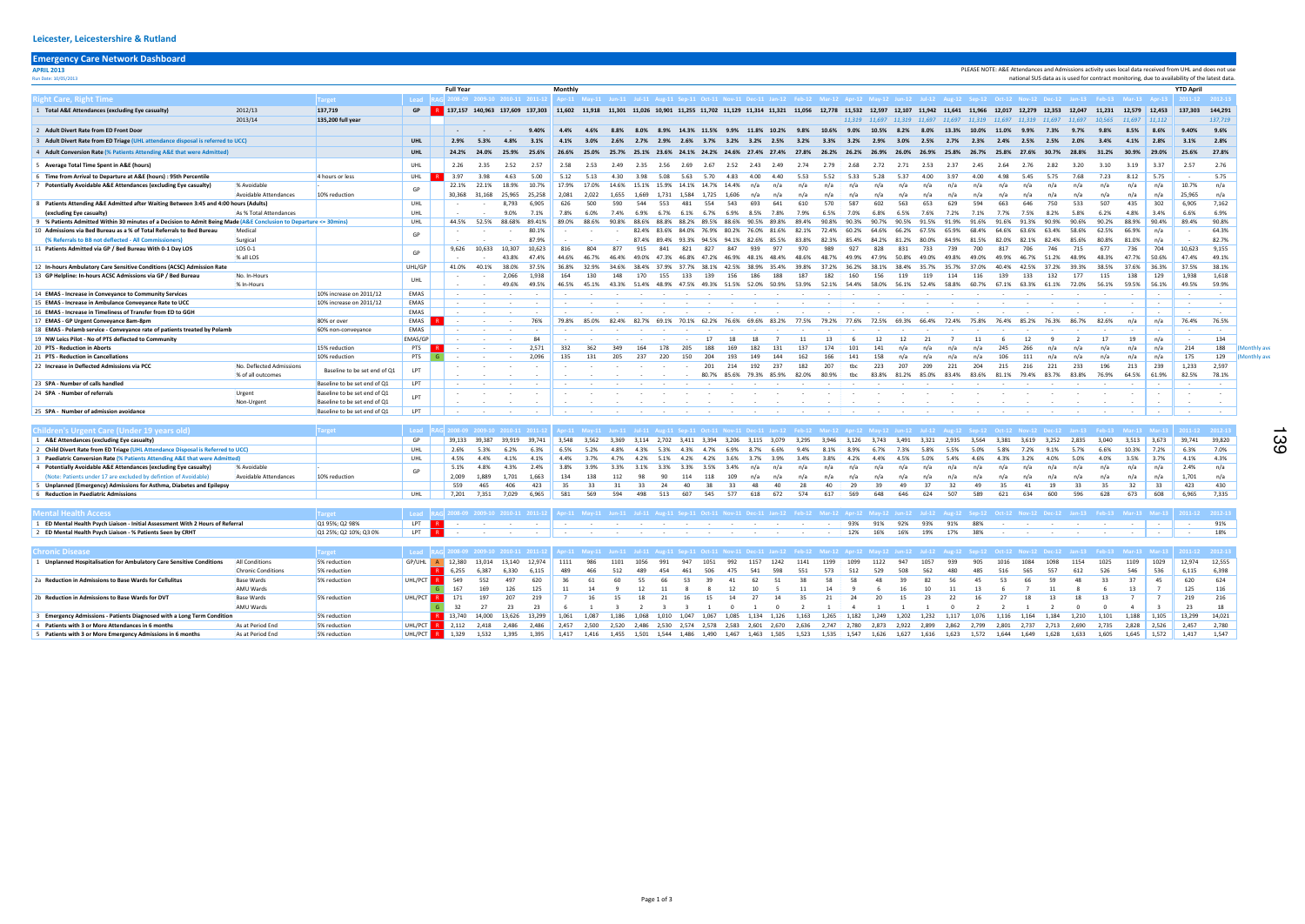| <b>Emergency Care Network Dashboard</b>                                 |                             |                 |           |  |                                 |                 |                 |         |       |                        |            |  |  |                   |             |          |           |               |          |       |       |               |       |       |          |  |          |                                                                                                                                                                                |       |         |        |                                                                                                         |                |
|-------------------------------------------------------------------------|-----------------------------|-----------------|-----------|--|---------------------------------|-----------------|-----------------|---------|-------|------------------------|------------|--|--|-------------------|-------------|----------|-----------|---------------|----------|-------|-------|---------------|-------|-------|----------|--|----------|--------------------------------------------------------------------------------------------------------------------------------------------------------------------------------|-------|---------|--------|---------------------------------------------------------------------------------------------------------|----------------|
| <b>APRIL 2013</b>                                                       |                             |                 |           |  |                                 |                 |                 |         |       |                        |            |  |  |                   |             |          |           |               |          |       |       |               |       |       |          |  |          |                                                                                                                                                                                |       |         |        | PLEASE NOTE: A&E Attendances and Admissions activity uses local data received from UHL and does not use |                |
| Run Date: 10/05/2013                                                    |                             |                 |           |  |                                 |                 |                 |         |       |                        |            |  |  |                   |             |          |           |               |          |       |       |               |       |       |          |  |          |                                                                                                                                                                                |       |         |        | national SUS data as is used for contract monitoring, due to availability of the latest data            |                |
| <b>nproving Discharge</b>                                               | arget                       | Lead            |           |  | 2008-09 2009-10 2010-11 2011-12 |                 |                 |         |       |                        |            |  |  |                   |             |          |           |               |          |       |       |               |       |       |          |  |          | Apr-11 May-11 Jun-11 Jul-11 Aug-11 Sep-11 Oct-11 Nov-11 Dec-11 Jan-12 Feb-12 Mar-12 Apr-12 May-12 Jun-12 Aug-12 Aug-12 Sep-12 Oct-12 Nov-12 Dec-12 Jan-13 Feb-13 Mar-13 Mar-13 |       |         |        |                                                                                                         |                |
| Emergency Readmissions Within 30 days - UHL as Original Provider        |                             |                 |           |  |                                 |                 |                 |         |       |                        |            |  |  |                   |             |          |           |               |          |       |       |               |       |       |          |  |          |                                                                                                                                                                                |       |         |        |                                                                                                         |                |
| Readmitted to UHL                                                       | Elective (Source)           | 5% decrease     | PCT/UHL   |  |                                 |                 |                 | 2271    | 198   |                        |            |  |  |                   |             |          |           |               |          | 188   |       |               |       |       |          |  |          |                                                                                                                                                                                |       | 239     | n/a    | 2.271                                                                                                   | 2,202          |
|                                                                         | Emergency (Source)          |                 |           |  |                                 |                 |                 | 7873    | 659   |                        |            |  |  |                   |             |          |           |               |          |       |       |               |       |       |          |  |          |                                                                                                                                                                                | 681   | 745     | n/a    | 7.873                                                                                                   | 8,559          |
| Readmitted to another Provider                                          | Elective (Source)           |                 | PCT/UHL   |  |                                 |                 |                 |         |       |                        |            |  |  |                   |             |          |           |               |          |       |       |               |       |       |          |  |          |                                                                                                                                                                                |       |         | n/a    | Q <sub>1</sub>                                                                                          | 92             |
|                                                                         | Emergency (Source)          |                 |           |  |                                 |                 |                 |         |       |                        |            |  |  |                   |             |          |           |               |          |       |       |               |       |       |          |  |          |                                                                                                                                                                                |       |         | n/a    | 396                                                                                                     | 319            |
| % Discharge rate before 1pm (Between 07:00 and 12:59)                   | <b>Emergency Spells</b>     |                 | UHL       |  | 18.0%                           |                 | 14.3%           |         |       |                        |            |  |  |                   |             |          |           |               |          |       |       |               |       |       |          |  |          |                                                                                                                                                                                |       | 15.1%   | 12.4%  | 13.9%                                                                                                   | 13.4%          |
| <b>Excludes Deaths, Zero LOS, Maternity and Paediatrics</b>             | Emergency + Elective Spells | Increase to 30% | UHL       |  | 20.6%                           | 18.6%           | 16.4%           |         | 16.8% |                        |            |  |  |                   |             |          |           |               |          |       |       |               |       |       |          |  |          |                                                                                                                                                                                |       | 16.2%   | 13.0%  | 16.7%                                                                                                   | 15.7%          |
| % Discharge rate before 11pm (07:00 and 10:59) - BEDS project           | <b>Emergency Spells</b>     |                 | UHL       |  |                                 |                 | 5.0%            | 4.6%    | 5.9%  |                        |            |  |  |                   |             |          |           |               |          |       |       |               |       |       |          |  |          |                                                                                                                                                                                |       | 3.9%    | 2.1%   | 4.6%                                                                                                    | 3.6%           |
| <b>Excludes Deaths, Zero LOS, Maternity and Paediatrics</b>             | Emergency + Elective Spells | <b>TBC</b>      | UHL       |  |                                 |                 | 5.8%            |         |       |                        |            |  |  |                   |             |          |           |               |          | 4.5%  |       |               |       |       |          |  |          |                                                                                                                                                                                |       | 4.1%    | 2.1%   | 6.0%                                                                                                    | 4.7%           |
| % Discharge rate at Weekend & Bank Holiday                              | Emergency Spells            |                 | UHL       |  | 18.9%                           | 20.0%           | 19.8%           |         |       |                        |            |  |  |                   |             |          |           |               | 20.4%    | 26.2% |       |               |       |       |          |  |          |                                                                                                                                                                                |       | 25.2%   | 23.3%  | 20.7%                                                                                                   | 21.7%          |
| <b>Excludes Deaths, Zero LOS, Maternity and Paediatrics</b>             | Emergency + Elective Spells |                 | UHL       |  | 18.8%                           | 20.0%           | 20.2%           | 21.1%   | 25.8% | 24.0%                  | 18.6%      |  |  | 20.3% 17.7% 21.5% | 17.8% 23.9% |          | 22.3%     | 18.4%         | 21.4%    | 26.4% | 23.8% | 24.1%         | 20.1% | 20.5% | 24.3%    |  | 26.9%    | 20.4%                                                                                                                                                                          | 20.0% | 25.9%   | 22.3%  | 21.1%                                                                                                   | 22.3%          |
| Bed Occupancy rates < 85% (KH03 v2 Quarterly return)                    | <b>G&amp;A</b> Specialties  | $  85\%$        | UHL       |  |                                 |                 | 87.6%           | 87.6%   |       |                        | Q1 : 85.1% |  |  | Q2:86.6%          |             | Q3:89.4% |           |               | Q4:89.6% |       |       | Q1 : 87.2%    |       |       | Q2:89.5% |  | Q3:90.4% |                                                                                                                                                                                |       | Q4: n/a |        | 87.0%                                                                                                   | 89.0%          |
| (Beds Open Overnight)                                                   | Maternity Specialties       | $  85\%$        |           |  |                                 |                 | 64.6%           | 61.3%   |       |                        | Q1 : 62.2% |  |  | Q2:61.9%          |             | Q3:59.1% |           |               | Q4:62.2% |       |       | Q1 : 61.3%    |       |       | Q2:66.8% |  | Q3:61.2% |                                                                                                                                                                                |       | Q4: n/a |        | 61.0%                                                                                                   | 63.0%          |
|                                                                         | All Specialties             | < 85%           |           |  |                                 |                 | 85.8%           | 85.4%   |       |                        | Q1 : 83.4% |  |  | Q2:84.4%          |             | Q3:86.6% |           |               | Q4:87.3% |       |       | $Q1 : 85.0\%$ |       |       | Q2:87.6% |  | Q3:87.9% |                                                                                                                                                                                |       | Q4: n/a |        | 84.8%                                                                                                   | 86.8%          |
| % Discharges With an Expected Discharge Date (EDD)                      | <b>Emergency Spells</b>     |                 | UHL       |  | 99.7%                           | 99.3%           |                 | 98.81%  |       |                        |            |  |  | 99.2%             |             |          |           |               |          |       |       |               |       |       |          |  |          |                                                                                                                                                                                |       | 98.9%   | 98.6%  | 98 81%                                                                                                  | 98.45%         |
| % Discharges With an Expected LOS of Zero Days                          | <b>Emergency Spells</b>     |                 | UHL       |  | 84.39%                          | 85.29%          | 91.29%          | 95.93%  | 93.8% |                        |            |  |  |                   |             |          |           |               |          |       |       |               |       |       |          |  |          |                                                                                                                                                                                |       | 97.3%   | 97.1%  | 95 93%                                                                                                  | 96.85%         |
| % Discharges With EDD that were Discharged On or Before that Date       | <b>Emergency Spells</b>     |                 | UHL       |  | 27.5%                           | 27.1%           | 24.03%          | 23.87%  |       |                        |            |  |  |                   |             |          |           |               |          |       |       |               |       |       |          |  |          |                                                                                                                                                                                |       | 23.4%   | 23.3%  | 23.87%                                                                                                  | 24.52%         |
| <b>Hospital at Night</b>                                                |                             |                 | UHL       |  |                                 |                 |                 |         |       |                        |            |  |  |                   |             |          |           |               |          |       |       |               |       |       |          |  |          |                                                                                                                                                                                |       |         |        |                                                                                                         |                |
| <b>Discharge To Assess: Number of Patients Using the Service</b>        |                             |                 | UHL       |  |                                 |                 |                 |         |       |                        |            |  |  |                   |             |          |           |               |          |       |       |               |       |       |          |  |          |                                                                                                                                                                                |       |         |        |                                                                                                         |                |
| UHL/CHS Discharge (OPAT): Numbers of patients                           | Number of patients          |                 | UHL       |  |                                 |                 |                 |         |       |                        |            |  |  |                   |             |          |           |               |          |       |       |               |       |       |          |  |          |                                                                                                                                                                                |       |         |        |                                                                                                         |                |
| 10 EMAS - PTS Re-beds                                                   |                             |                 | EMAS      |  |                                 | 669             | 592             | 231     |       |                        |            |  |  |                   |             |          |           |               |          |       |       |               |       |       |          |  |          |                                                                                                                                                                                | n/a   | n/a     | n/a    | 187                                                                                                     | 90             |
| 11 CHS Discharges Before Midday                                         |                             | 40% or more     | CHS       |  |                                 |                 |                 | 36%     | 22%   | 29%                    |            |  |  |                   |             |          |           |               |          |       | 55%   |               |       |       |          |  |          |                                                                                                                                                                                | 53%   | 56%     | 46%    | 36%                                                                                                     | 47%            |
| 12 LA - Reablement % started within 48 hours following initial referral |                             |                 | LA        |  |                                 |                 |                 |         |       |                        |            |  |  |                   |             |          |           |               |          |       |       |               |       |       |          |  |          |                                                                                                                                                                                |       |         |        |                                                                                                         |                |
| 13 LA - Reduction in placement time from referral                       |                             |                 | <b>AA</b> |  |                                 |                 | man             |         |       |                        |            |  |  |                   |             |          |           |               |          |       |       |               |       |       |          |  |          |                                                                                                                                                                                |       |         |        |                                                                                                         |                |
| 14 La - Reduction in delays to assessment                               |                             |                 | <b>IA</b> |  | mam                             | ,,,,,,,,,,,,,,, | ,,,,,,,,,,,,,,, | 9999499 |       | ,,,,,,,,,,,,,,,,,,,,,, |            |  |  |                   |             |          | 999994999 | ,,,,,,,,,,,,, |          |       |       |               |       |       |          |  |          |                                                                                                                                                                                |       |         | 914111 | 99499                                                                                                   | ,,,,,,,,,,,,,, |

| ail Elderly                                                        | <b>Target</b>            | Lead RAG 2008-09 2009-10 2010-11 2011-12 |        |               |        |                  |             |        |        |       |      |                                                                                                                 |      |      |                         |                               |                         |            |             |                          |        |                 |       |       |                                                  |       |            |                | Apr-11 May-11 Jun-11 Jul-11 Aug-11 Sep-11 Oct-11 Nov-11 Dec-11 Jan-12 Feb-12 Mar-12 Aay-12 Jun-12 Jul-12 Aug-12 Sep-12 Oct-12 Nov-12 Dec-12 Jan-13 Feb-13 Mar-13 Mar-13 |             |        | 2011-12 2012-13 |
|--------------------------------------------------------------------|--------------------------|------------------------------------------|--------|---------------|--------|------------------|-------------|--------|--------|-------|------|-----------------------------------------------------------------------------------------------------------------|------|------|-------------------------|-------------------------------|-------------------------|------------|-------------|--------------------------|--------|-----------------|-------|-------|--------------------------------------------------|-------|------------|----------------|-------------------------------------------------------------------------------------------------------------------------------------------------------------------------|-------------|--------|-----------------|
| Conversion rates - 65 years and over                               | <b>65</b> years and over |                                          | 46.5%  | 45.6%         | 47.1%  | 44.8%            | 45.5% 44.4% |        | 44.5%  | 43.1% |      | 40.5% 42.3% 43.0% 44.3% 47.4% 46.4%                                                                             |      |      |                         | 48.4% 47.0% 47.0% 47.5% 46.7% |                         |            |             |                          | 46.0%  | 453%            | 47.4% | 47.3% | 48.2%                                            | 52.4% | 50.3%      | 54.0%          |                                                                                                                                                                         | 54.8% 52.5% | 44.8%  | 49.1%           |
| Conversion rates - 75 years and over                               | 75 years and over        |                                          | 51.7%  | 51.0%         | 51.7%  | 48.9%            | 49.8%       | 48.4%  |        |       |      |                                                                                                                 |      |      | 45.9% 48.0% 52.0% 49.1% | 52.9%                         | 52.3% 50.2% 52.6% 50.2% |            |             |                          | 51.1%  | 51.2%           | 52.4% |       |                                                  |       | 55.1%      | 59.1%          | 62.0%                                                                                                                                                                   | 58.1%       | 48.9%  | 54.1%           |
| Conversion rates - 85 years and over                               | 85 years and over        |                                          | 55.3%  | 55.6%         | 55.5%  | 51.0%            | 51.4%       |        |        |       |      | 46.4% 50.9% 50.3% 54.8%                                                                                         |      |      | 51.8%                   | 56.5%                         | 53.8%                   | 52.0%      | 56.7% 53.9% |                          | 55.6%  | 57.3%           | 55.5% |       |                                                  |       |            |                | 66.9%                                                                                                                                                                   | 65.1%       | 51.0%  | 58.2%           |
| 2a Average Acute LOS for 65+ (days)                                | Emergency Spells         | UHL                                      | 9.8    | 9.2           | 8.8    | 8.6              | 9.0         |        |        |       |      |                                                                                                                 |      |      |                         |                               | 8.5                     | 8.1        |             |                          |        |                 |       |       |                                                  |       |            |                | 8.1                                                                                                                                                                     | 8.5         | 8.6    | 8.2             |
|                                                                    | All Inpatient Spells     |                                          | 8.7    | 8.3           |        |                  | 8.1         |        |        |       |      |                                                                                                                 |      |      |                         |                               | 7.5                     | 7.5        |             |                          |        |                 |       |       |                                                  |       |            |                | 7.4                                                                                                                                                                     | 7.9         | 7.7    | 7.4             |
| Average Acute LOS for 75+ (days)                                   | Emergency Spells         | UHL                                      | 10.7   |               |        | 9.4              | 10.0        |        |        |       |      |                                                                                                                 |      |      |                         |                               | 9.4                     |            |             |                          |        |                 |       |       |                                                  |       |            | 9 <sub>0</sub> | 8.6                                                                                                                                                                     | 9.1         | 94     | 9.0             |
|                                                                    | All Inpatient Spells     |                                          | 9.8    | 9.3           | 9.0    | 8.7              | 9.2         |        |        |       |      |                                                                                                                 |      |      |                         |                               |                         | 87         |             |                          |        |                 |       |       |                                                  |       |            |                | 8.0                                                                                                                                                                     | 8.6         | 87     | 8.4             |
| Average Acute LOS for 85+ (days)                                   | Emergency Spells         | UHL                                      | 11.7   | 11.1          | 10.7   | 10.5             | 11.4        |        |        |       |      |                                                                                                                 |      |      |                         |                               |                         | 10.3       |             |                          |        |                 |       |       |                                                  |       |            |                | 9.4                                                                                                                                                                     | 10.0        | 10.5   | 10.0            |
|                                                                    | All Inpatient Spells     |                                          | 11.2   |               |        | 10.0             | 10.9        |        |        |       |      |                                                                                                                 |      |      |                         |                               | 10.0                    | 9.9        |             |                          |        |                 |       |       |                                                  |       |            |                | 9.0                                                                                                                                                                     | 9.7         | 10.0   | 9.6             |
| 2b Average Acute + CHS LOS for 65+ (days)                          | Emergency Spells         | UHL                                      | 11.3   | 10.8          | 10.3   | 10.2             | 10.5        | 10.8   |        |       |      |                                                                                                                 |      |      |                         | 9.5                           | 10.2                    | 9.8        |             |                          |        |                 |       |       |                                                  |       |            | QQ             | 9.5                                                                                                                                                                     | 9.2         | 10.2   | 9.8             |
|                                                                    | All Inpatient Spells     |                                          | 10.1   | 9.7           | 9.3    | 9.1              | 9.5         |        |        |       |      |                                                                                                                 |      |      |                         |                               | 9.0                     | 9.0        |             |                          |        |                 |       |       |                                                  |       |            |                |                                                                                                                                                                         | 8.5         | 9.1    | 8.8             |
| Average Acute + CHS LOS for 75+ (days)                             | Emergency Spells         | UHL                                      | 12.7   | 12.1          | 11.6   | 11.5             | 11.6        |        |        |       |      |                                                                                                                 |      |      |                         | 10.8                          | 11.5                    | 11.5       |             |                          |        |                 |       |       |                                                  |       |            |                | 10.4                                                                                                                                                                    | 9.9         | 11.5   | 11.1            |
|                                                                    | All Inpatient Spells     |                                          | 11.6   | 11.2          | 10.8   | 10.6             | 10.8        |        |        |       |      |                                                                                                                 |      |      |                         |                               | 10.5                    | 10.9       |             |                          |        |                 |       |       |                                                  |       |            |                | 9.7                                                                                                                                                                     | 9.4         | 10.6   | 10.3            |
| Average Acute + CHS LOS for 85+ (days)                             | Emergency Spells         | UHL                                      | 14.2   | 13.8          | 13.5   | 13.4             | 13.4        |        |        |       |      |                                                                                                                 |      |      |                         | 12.1                          | 13.6                    | 13.5       | 128         |                          |        |                 |       |       |                                                  |       |            | 123            | 11.9                                                                                                                                                                    | 11.1        | 13.4   | 12.8            |
|                                                                    | All Inpatient Spells     |                                          | 13.7   | 13.3          | 13.0   | 12.8             | 13.0        | 13.1   | 13.8   | 12.3  | 13.5 | 12.9                                                                                                            | 13.7 | 12.8 | 11.7                    | 11.6                          | 12.9                    | 13.1       | 12.3        | 12.4                     | 11.1   |                 | -13.1 |       |                                                  |       | 12.8       | 11.9           | 11.5                                                                                                                                                                    | 10.8        | 12.8   | 12.3            |
| No. hospital admissions avoided by FOPALs as % of those referred   |                          | UHL                                      | $\sim$ |               |        | $\sim$           |             |        |        |       |      |                                                                                                                 |      |      |                         |                               |                         | $\sim$ $-$ |             |                          |        |                 |       |       |                                                  |       |            |                |                                                                                                                                                                         | $\sim$      |        | $\sim$          |
| 4 Frail Older People assessed by FOPALS within 24 hrs of admission |                          | UHL                                      |        |               |        |                  |             |        |        |       |      |                                                                                                                 |      |      |                         |                               |                         |            |             |                          |        |                 |       |       |                                                  |       |            |                |                                                                                                                                                                         |             |        |                 |
| Readmission rates - 65 years and over                              | Emergency Spells         | UHL                                      |        | 27.876 29.219 | 29.382 | 29.319           | 2.332       |        |        |       |      |                                                                                                                 |      |      |                         | 589                           |                         | 2.619      |             |                          |        |                 |       |       |                                                  |       |            |                | 2.799                                                                                                                                                                   | 2.747       | 29.319 | 32.000          |
| (UHL as source and readmission provider)                           | Readmissions             | UHL                                      |        |               |        | 4.957            | 392         | 362    |        |       |      |                                                                                                                 |      |      |                         |                               | 470                     | 515        |             |                          |        |                 |       |       |                                                  |       |            | 429            | 493                                                                                                                                                                     | $\circ$     | 4.957  | 5.608           |
|                                                                    | Rate                     | UHL                                      |        |               |        |                  | 17%         |        |        |       |      |                                                                                                                 |      |      |                         |                               |                         | 20%        |             |                          |        |                 |       |       |                                                  |       |            |                | 18%                                                                                                                                                                     | 0%          | 17%    | 18%             |
| Readmission rates - 75 years and over                              | Emergency Spells         | UHL                                      | 18.809 | 19.934        | 20.205 | 19.982           | 1.629       |        |        | 1 628 |      |                                                                                                                 |      |      |                         | 1 756                         | 1.846                   | 1.759      |             |                          |        |                 |       |       |                                                  |       |            |                | 2.001                                                                                                                                                                   | 1.960       | 19.982 | 21,725          |
| (UHL as source and readmission provider)                           | Readmissions             | UHL                                      |        |               |        | 3294             | 276         |        |        |       |      |                                                                                                                 |      |      |                         |                               |                         | 329        |             |                          |        |                 |       |       |                                                  |       |            |                | 343                                                                                                                                                                     |             | 3.294  | 3.688           |
|                                                                    | Rate                     | UHL                                      |        |               |        |                  | 17%         |        |        |       |      |                                                                                                                 |      |      |                         |                               |                         | 19%        |             |                          |        |                 |       |       |                                                  |       |            |                | 17%                                                                                                                                                                     | 0%          | 16%    | 17%             |
| Readmission rates - 85 years and over                              | Emergency Spells         | UHL                                      | 7.621  | 8.061         | 8.386  | 8.180            | 678         |        |        |       |      |                                                                                                                 |      |      |                         |                               | 748                     | 781        |             |                          |        |                 |       |       |                                                  |       |            |                | 871                                                                                                                                                                     | 879         | 8.180  | 9.381           |
| (UHL as source and readmission provider)                           | Readmissions             | UHL                                      |        |               |        | 1.280            | 110         |        |        |       |      |                                                                                                                 |      |      |                         |                               | 127                     | 155        | 112         |                          |        |                 |       |       |                                                  |       |            |                | 130                                                                                                                                                                     |             | 1.280  | 1.488           |
|                                                                    | Rate                     | UHL                                      |        |               |        |                  | 16%         |        |        |       |      |                                                                                                                 | 18%  |      |                         | 14%                           | 17%                     | 20%        | 14%         | 17%                      |        |                 |       |       |                                                  |       |            | 14%            | 15%                                                                                                                                                                     | $0\%$       | 16%    | 16%             |
| Occupancy Rates of Geriatric Assessment Clinics                    |                          | UHL                                      |        |               |        | $\sim$ $-$       |             |        |        |       |      |                                                                                                                 |      |      |                         |                               |                         |            |             |                          |        |                 |       |       |                                                  |       |            |                |                                                                                                                                                                         | $\sim$      |        |                 |
| 7 % Patients who are fully independent following Reablement        |                          | LA                                       |        |               | $\sim$ | $\sim$ 100 $\mu$ | $\sim$ $-$  |        |        |       |      |                                                                                                                 |      |      |                         |                               |                         |            |             |                          |        |                 |       |       |                                                  |       |            |                |                                                                                                                                                                         |             |        |                 |
| 8 Reduction in Admissions to Base Wards via FOPAL/EFU              |                          | UHL                                      |        |               |        |                  |             |        |        |       |      |                                                                                                                 |      |      |                         |                               |                         |            |             |                          |        |                 |       |       |                                                  |       |            |                |                                                                                                                                                                         |             |        |                 |
| 9 Reduction in Emergency Admissions from Care Homes                |                          | C. Trevithick                            |        |               |        |                  |             |        |        |       |      |                                                                                                                 |      |      |                         |                               |                         |            |             |                          |        |                 |       |       |                                                  |       |            |                |                                                                                                                                                                         |             |        |                 |
| 10 Reduction in Conveyance to ED via EMAS from Care Home           |                          | C. Trevithick                            |        | $-$           |        |                  | $\sim$ $-$  | $\sim$ | $\sim$ |       |      | the contract of the contract of the contract of the contract of the contract of the contract of the contract of |      |      |                         |                               | $\sim$ $-$              | $\sim$ $-$ | $\sim$ $-$  | <b>Contract Contract</b> | $\sim$ | the contract of |       |       | the control of the control of the control of the |       | $\sim$ $-$ |                |                                                                                                                                                                         |             |        |                 |
|                                                                    |                          |                                          |        |               |        |                  |             |        |        |       |      |                                                                                                                 |      |      |                         |                               |                         |            |             |                          |        |                 |       |       |                                                  |       |            |                |                                                                                                                                                                         |             |        |                 |

## 140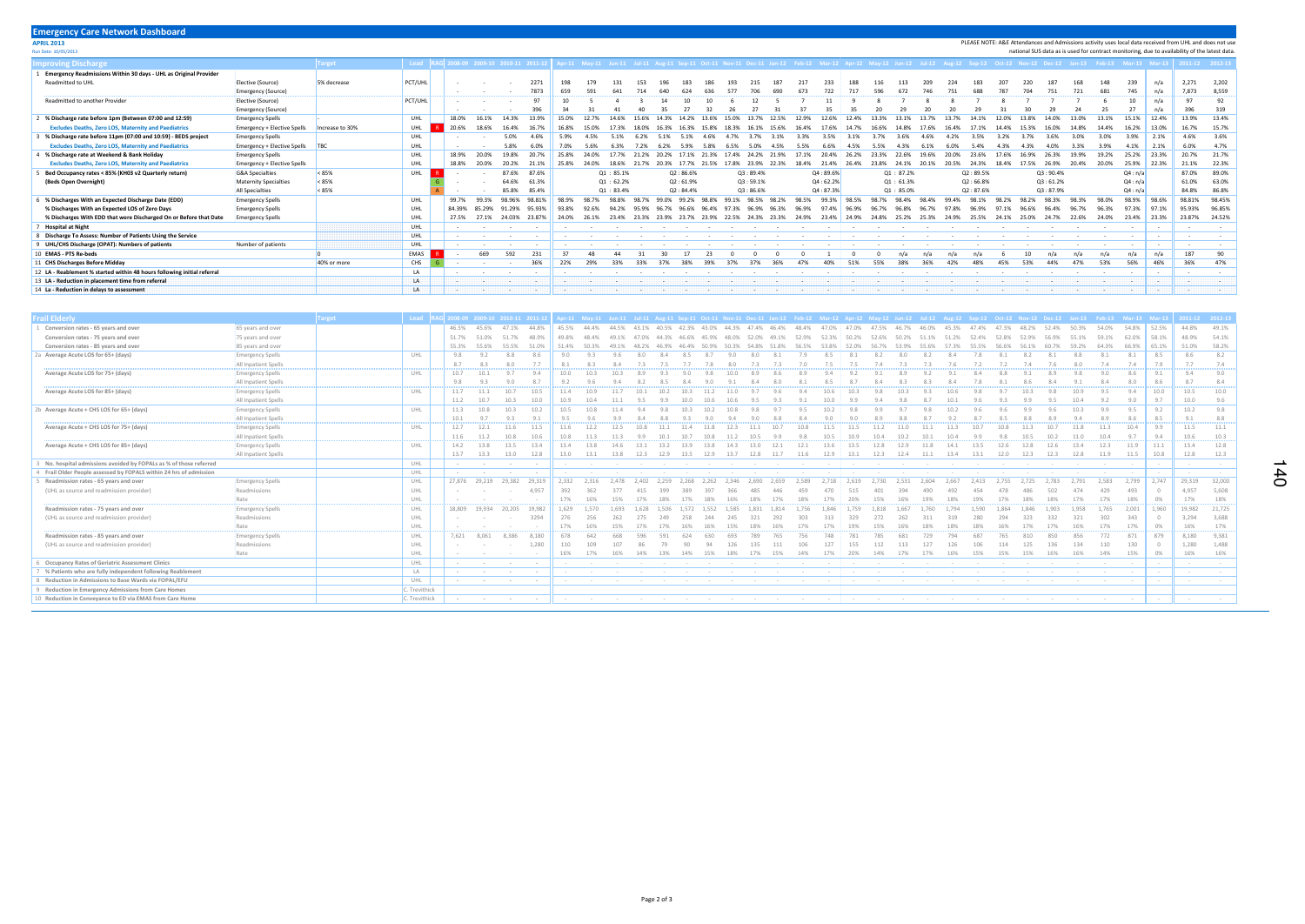## UHL ADMISSIONS AND A&E ATTENDANCES INDICATORS: DATA SOURCE: Local data received from UHL (Server - LakesidesDB : Database - UHL\_Datamart) Please Note: All activity is for LLR Commissioners only, based on provider submitted commissioner. Inpatient Admission Activity: Admissions Via Bed Bureau: Weekly UHL report. Includes all commissioners. <u>Please note that this is weekly data aggregated to the closest month.</u><br>This includes completed spells where patient w - This includes completed spells where patient was discharged during period stated.<br>- Dav Case activity is not included. NW Leics Pilot: EMAS Indicators: EMAS Indicators: EMAS Indicators: EMAS Indicators: Pilot: - Day Case activity is not included. Numeral control of the server we can be activity is not included. The case of the case of the case of the case of the case of the case of the care report (West Leics. CCG)<br>- Discharge R - Discharge Rates exclude Deaths, Maternity and Paeditrics (>18 years) - Activity for private and overseas patients is excluded. Note that the second controller than the private and overseas patients is excluded.<br>Activity for Well Babies is excluded. The second of the second controller than t - Activity for Well Babies is excluded. SPA: LPT - G&A: General and Acute Specialties - Exclude Maternity (Obstetrics + Midwife Episodes) and Mental Health specialties.<br>- Admission Unit Attendance activiy is excluded (Patients attending A&E and referred on to Emergency D LPT - online discharge reports LA Reablement: Local Authority A&E Attendance Activity: - This includes attendances where patient arrived at A&E (Main ED & Eye Casualty departments) during period stated . - Activty is included for UHL Main ED & Eye Casualty departments unless otherwise stated. It does not include Urgent Care Centre (UCC) or Coronary Care Unit (CCU). Children / Paediatric activity is for patients under 19 years of age at time of admission or attendance. G Green = Target Achieved Green = Target Achieved Green = Target Achieved Green = Target Achieved Green = Target Achi Adult Divert Rate from ED Weekly UCC report for A&E SitRep return. Includes all commissioners. Please note that this is weekly data aggregated to the closest month. Diverts: Prior to Oct-11 estimated from weekly figures fr Front Door: reported by UCC provider. - Admission Unit Attendance activiy is excluded (Patients attending A&E and referred on to Emergency Decisions Unit (EDU), Childrens Assessment (CAU) or Elderly Frail Unit (EFU) and discharged from these units.) These compare This Year's year to date against Last Year's year to date performance up to the same date.

Re-Admissions use the 2011-12 PbR rules for activity inclusion for UHL as both source and re-admission provider.

Bed Occupancy Rates: Bed Availability & Occupancy Quarterly Return (Unify 2 : KH03\_V2). Includes all commissioners.<br>CHS Discharges: LPT - online discharge reports



**R Red = Over 2.5% under-performance against target** 

PLEASE NOTE: A&E Attendances and Admissions activity uses local data received from UHL and does not use Run Date: 10/05/2013<br>Run Date: 10/05/2013<br>Run Date: 10/05/2013